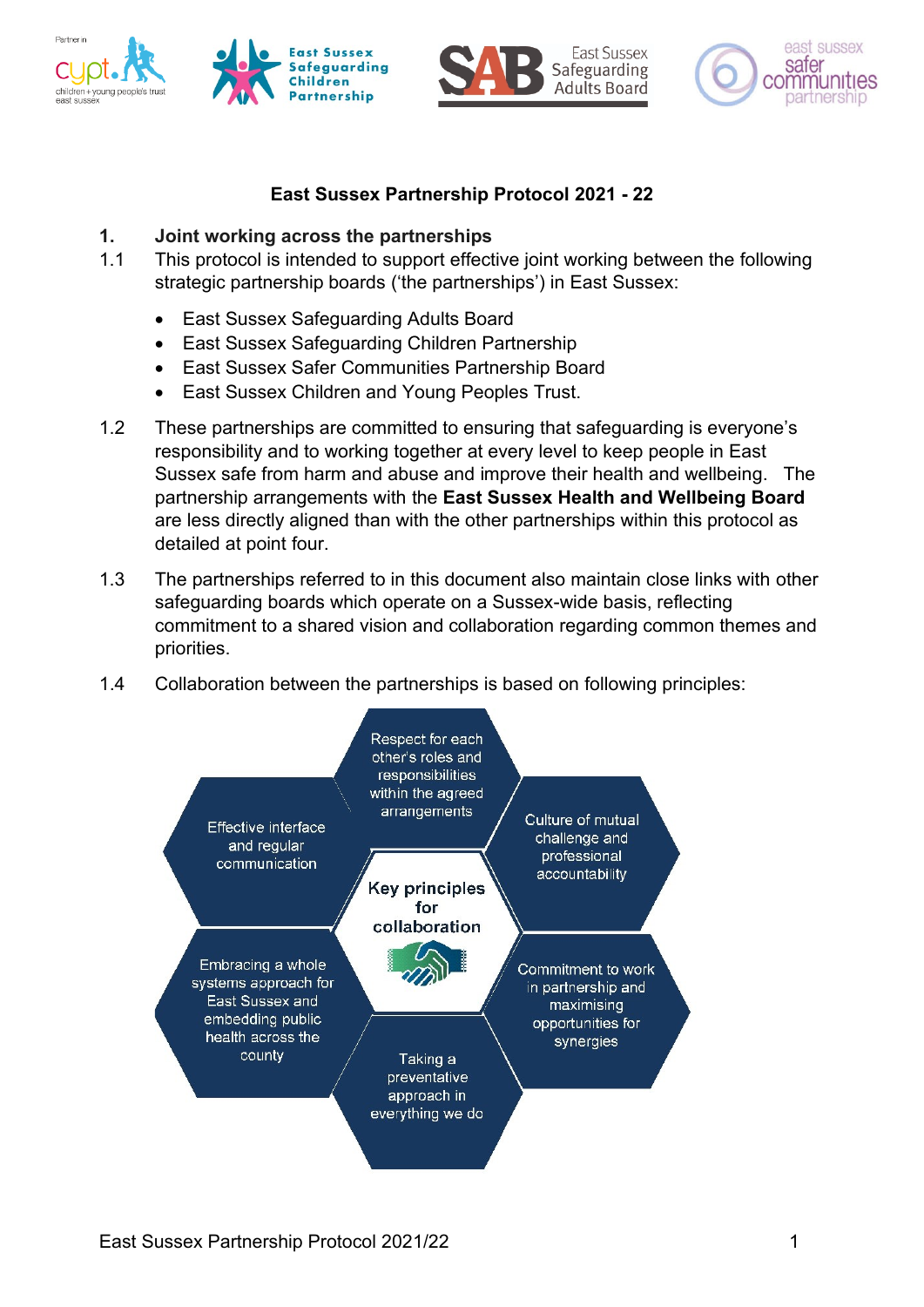







# **2. Purpose of the Partnership Protocol**

- 2.1 The East Sussex Partnership Protocol governs relationships between key agencies working to promote the health and wellbeing of East Sussex's communities. In relation to safeguarding, the protocol aims to secure coordinated partnership working that avoids duplication and achieves better outcomes for the people of East Sussex.
- 2.2 This document sets out the expectations of the relationships and working arrangements between the above listed partnerships, and covers respective roles and functions, shared priorities and arrangements for oversight, challenge and scrutiny.
- 2.3 Each Board has specific statutory duties, powers and roles. This protocol is intended to support the effectiveness of each partnership board. It is not intended to override or replace the statutory duties or powers of any of the individual agencies. Further details can be found on the respective website for each board/partnership/trust.

### **3. Objectives of the Partnership Protocol**

- 3.1 Each of the partnerships share a common ambition to improve the welfare and safety of people in East Sussex. Within the wider governance arrangements of the partnerships, their role is to ensure the effectiveness of the arrangements made by individual agencies and partners to safeguard and promote the welfare of adults, young people and children.
- 3.2 The opportunities presented by a formal working relationship between the partnerships and boards include:
	- Achieving a coordinated approach to delivering the boards and partnerships' goals, recognising that agency members and partnerships operate within the same geographical boundary and therefore serve the same population within East Sussex.
	- Adopting a coordinated approach to ensure the safety and health and wellbeing of adults and children in East Sussex are collectively addressed with a focus on early intervention and prevention.
	- Share relevant information across partnerships and member organisations and align business plans with shared strategic priorities to tackle key issues such as serious violence, domestic abuse and exploitation - which impact on the health, safety and wellbeing of the residents of East Sussex.
	- Understanding the importance of consultation, engagement and feedback within our local communities to inform the partnership boards' business and priorities.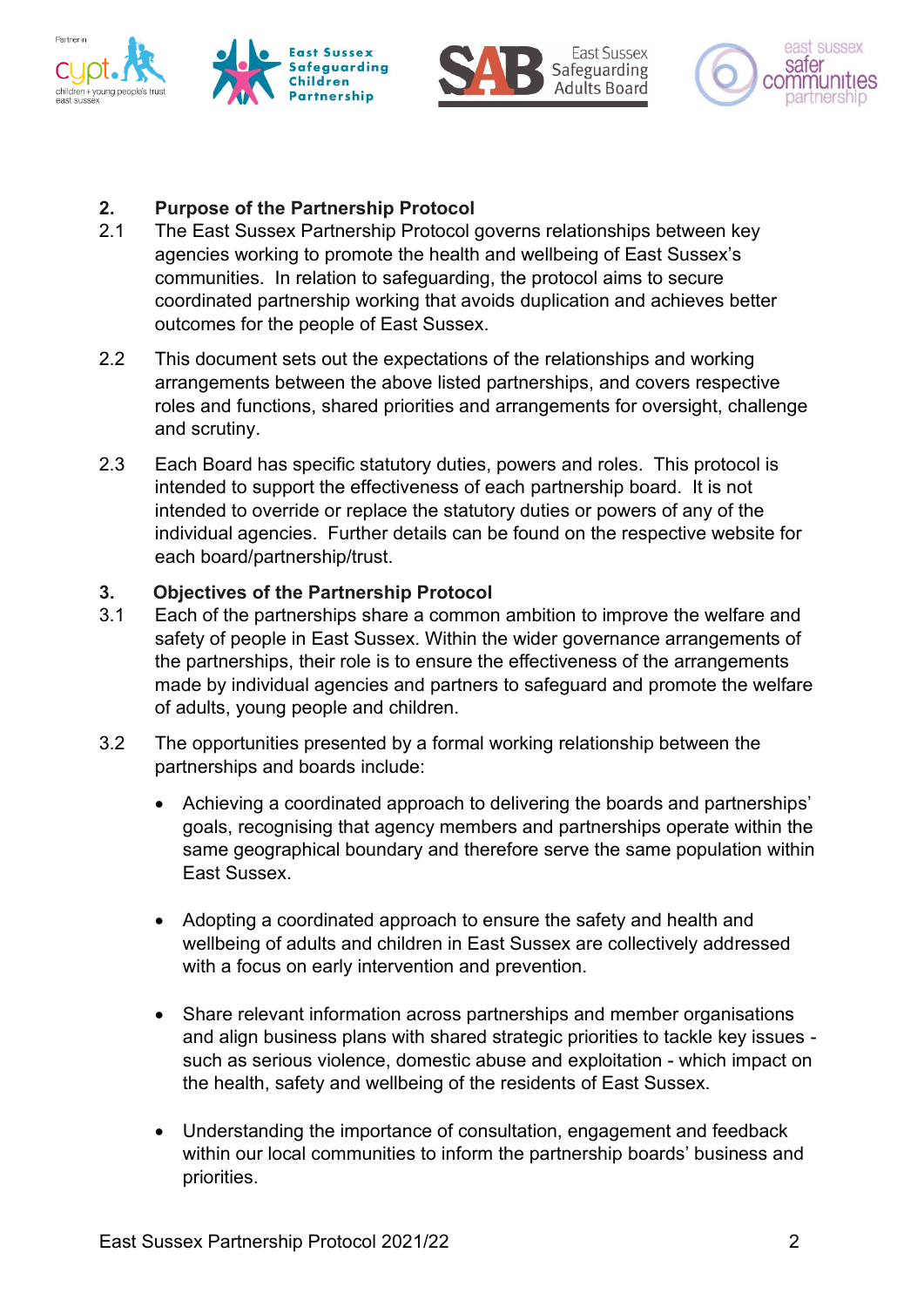







- Strategic plans, whether formulated by individual agencies or by partnerships, include safeguarding as a theme, to ensure that existing strategies and service delivery, as well as emerging plans for improvement, include effective safeguarding arrangements.
- Identifying areas of commonality and pooling evidence, expertise and resources to influence policy, practice and outcomes locally.
- Ensuring health, wellbeing and safeguarding is everyone's responsibility and each organisation and individuals within those organisations must play their full part.
- Sharing learning from safeguarding reviews and building on strengths and using our collective resources to address areas of concern or which require further development.

# **4. Partnership arrangements with the Health and Wellbeing Board (HWB)**

- 4.1 HWBs were established by the Health and Social Care Act 2012. They are a forum for leaders from the health and social care system with responsibilities for commissioning and providing health services, public health and social care to work together to improve the health and wellbeing of the local population and reduce health inequalities.
- 4.2 HWB members collaborate to understand the needs of the local community, agree priorities through the Joint Strategic Needs Assessment (JSNA) and Health and Wellbeing Strategy. The HWB has strategic influence over commissioning decisions across health, public health and social care through the Health and Wellbeing Strategy. The HWB has an interest in the wider determinants of health and wellbeing including housing and education.
- 4.3 There is a statutory requirement for the East Sussex Safeguarding Adults Board and East Sussex Safeguarding Children Partnership to present their annual reports to the HWB.

## **5. Mechanisms for collaboration**

- 5.1 To achieve our aims the partnerships will:
	- Present their annual reports and/or business priorities to each other's boards as well as to the HWB. Sharing annual reports provides an opportunity for the boards and partnerships to comment on performance, progress of areas of joint working, and identify any future areas for joint working.
	- Share formal board meeting discussions. Meeting agendas and resulting actions/recommendations for the four boards and partnerships will be shared with the respective chairs and business managers. This will provide an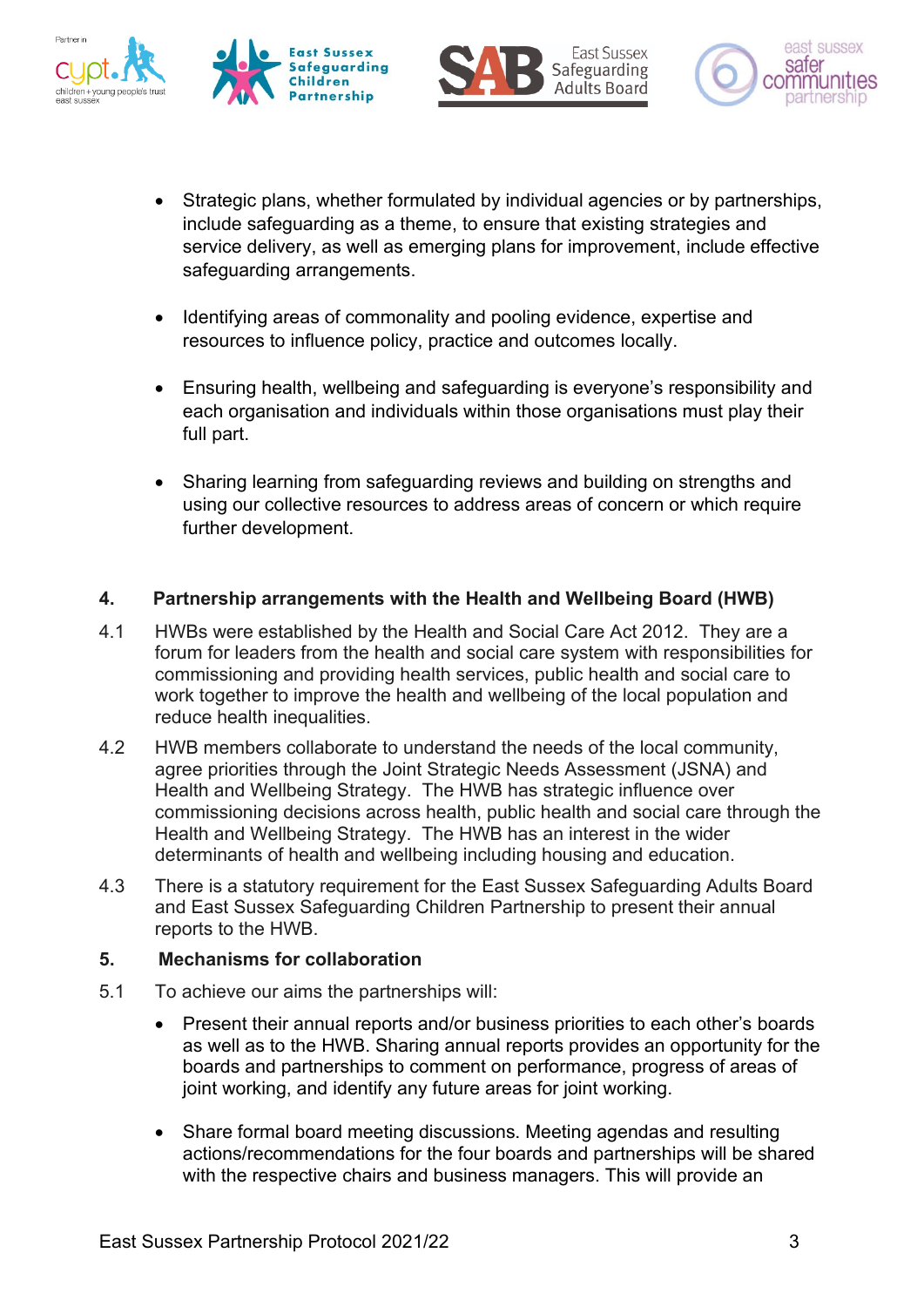







opportunity for support, challenge and alignment of business plans to feed into the planning process for strategies and plans.

- Members who sit on more than one board are expected to attend meetings regularly. They have a key role in ensuring they represent their organisations and share information on the issues and concerns being discussed at both boards. They are a key mechanism for linking and sharing information at this strategic level.
- Identify the lead partnership and respective responsibilities for a particular issue or priority and adopt a collaborative approach across policies or areas of mutual interest.
- Ensure that there is a shared approach to practice reviews in the county and the learning to emerge from these. This will include Child Safeguarding Practice Reviews (CSPRs), Safeguarding Adults Reviews (SARs) and Domestic Homicide Reviews (DHRs) and in relation to drug and alcohol related deaths.
- Identify opportunities to develop joint communication plans, to ensure that key safeguarding messages are shared effectively across the partnerships and partner organisations.

## **6. Shared priorities and responsibilities**

- 6.1 There are a number of shared priorities where the partnership Boards will need to ensure that leadership and accountability for issues is clear and that information is effectively shared. These shared priorities relate to protecting adults and children from harm, abuse and neglect and include:
	- Domestic violence and abuse.
	- Mental health and emotional wellbeing.
	- Child sexual exploitation, missing people, rape and sexual violence and abuse, and harmful practices (Female Genital Mutilation, Forced Marriage and 'so called' Honour Based Violence).
	- Serious and organised crime, including modern slavery, human trafficking, county lines and fraud and scams.
- 6.2 Newly emerging themes which the partnerships will prioritise over this year will include:
	- Serious violence, including firearms, knife crime and homicides.
	- Drug and alcohol related harm/death.
	- Transitions from Children's to Adult's Services.
	- Working with multiple complex needs and adopting a trauma-informed approach.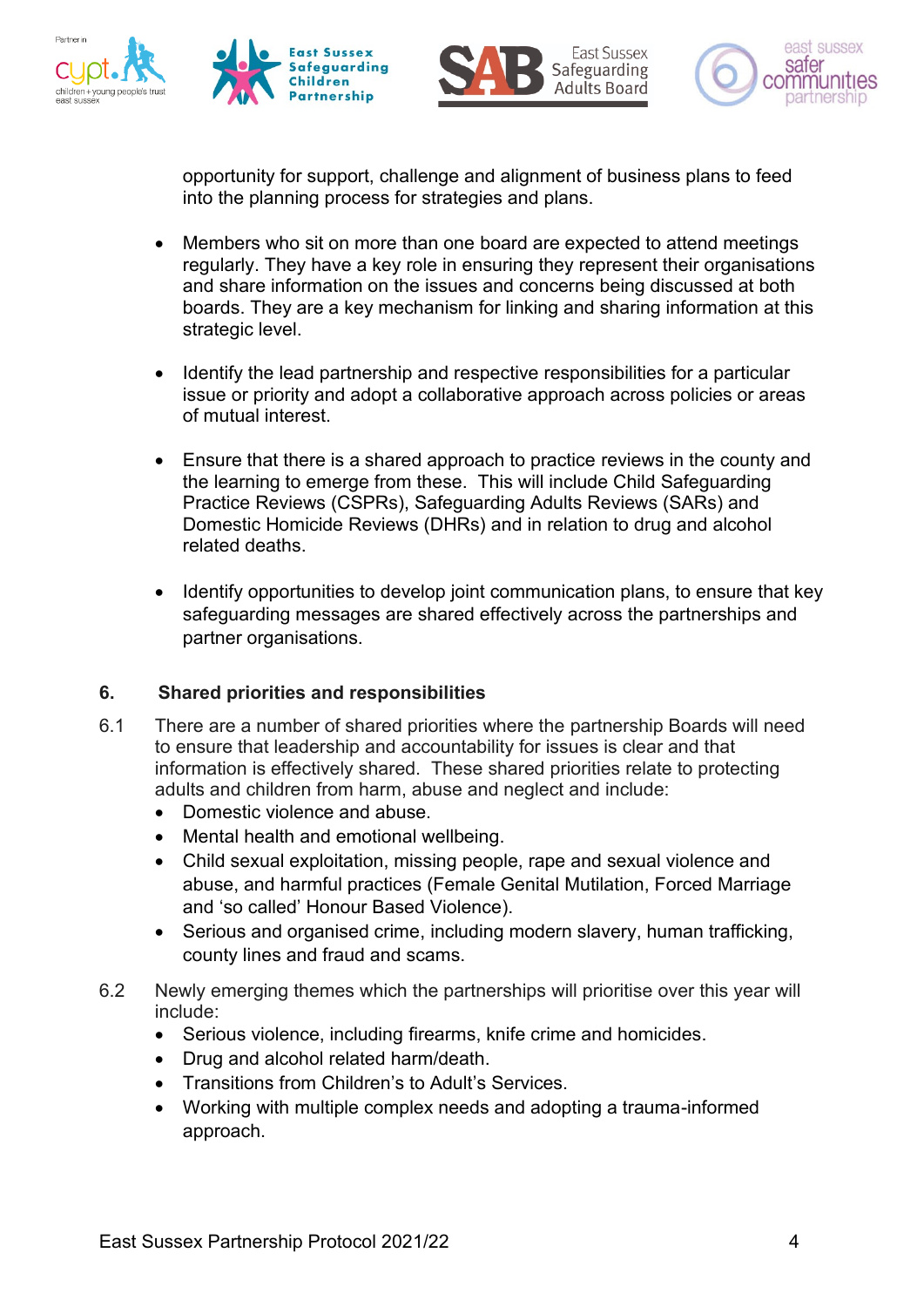







- 6.3 Where a piece of work with cross-cutting themes is identified, the other boards will be contacted to clarify the relevance of the theme for them. The relevant boards will then agree:
	- The planning and commissioning of services that meet the needs of the East Sussex population.
	- Responsibility and accountability for the area of work.
	- Which board will lead and the mechanisms for other partnerships to support and feed into this work.
	- Information sharing and reporting arrangements.
- 6.4 The White Paper 'Integration and Innovation: working together to improve health and social care for all' (February 2021) ahead of the implementation of the Health and Care Bill later in 2021 includes a proposal to develop local Integrated Care Systems (ICS), which will strengthen relationships between the NHS and local authorities. This will enable a more joined up approach to planning and provision and ensure a greater focus on responsive high-quality coordinated care, which supports prevention, early intervention and wellbeing. ICSs will be made up of Integrated Care Boards who will be required to establish Integrated Care Partnerships bringing together health, social care and public health (and potentially representatives from education, policing, social care providers and housing) with a view to improving health and care outcomes for their communities. ICSs will provide a mechanism for bringing together these existing workstreams and building further on partnership relationships.
- 6.5 The Domestic Abuse Act 2021 has for the first time created a statutory framework for the delivery of support to those experiencing domestic abuse and their children. The Act places a duty on local authorities to appoint a multiagency Domestic Abuse Local Partnership Board to assess the need for accommodation-based domestic abuse support in their area and develop and publish a strategy for the provision of such support having a regard to the needs assessment.

## **7. Review of protocol**

- 7.1 The Business/Development Managers across the Safeguarding Adults Board, East Sussex Safeguarding Children Partnership and Safer Communities Partnership meet on a monthly basis to progress areas of work in relation to shared priorities, including sharing updates on practice reviews and producing joint communications and briefings.
- 7.2 The effectiveness of this protocol will be reviewed and evaluated at least annually by the Business/Development Managers across the partnerships, where joint areas of work for the forthcoming year will be agreed.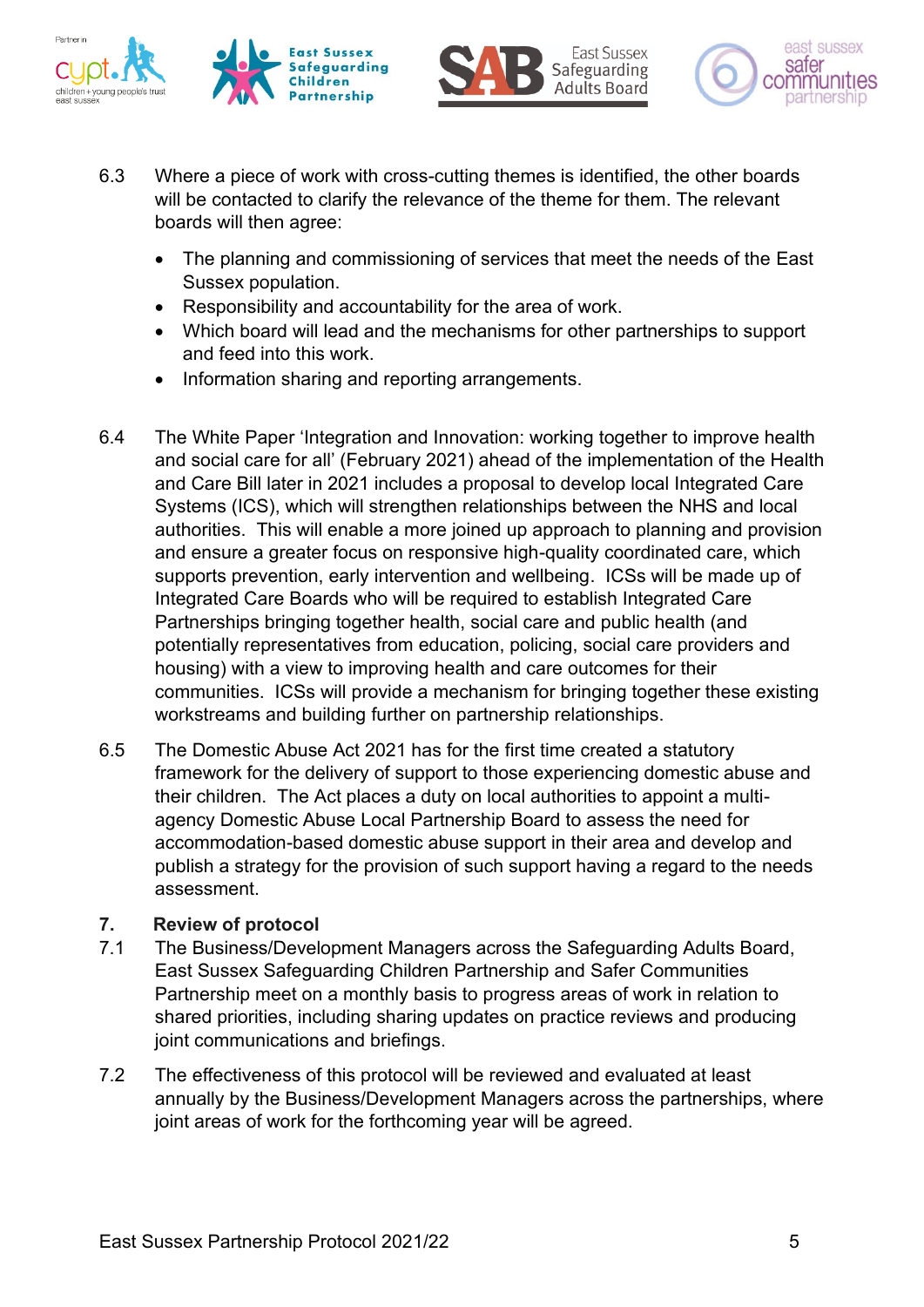







## **Partnership working in practice: Modern Slavery and Human Trafficking**

Within East Sussex, the Safer Communities Board leads on the Pan Sussex Modern Slavery Delivery Plan. The Safer Communities Partnership Business Plan sets out the shared priorities across the partnership boards to ensure a collaborative approach to enhancing understanding and raising awareness of modern slavery and to developing effective multi-agency mechanisms to tackling the issue. A number of achievements and initiatives have been established across the boards to support the response to modern slavery including:

- The Pan Sussex Anti-Slavery Network meets on a quarterly basis and has successfully established links with a number of national and regional networks in order to learn more about best practice and gain a more holistic focus on work required to address modern slavery.
- The implementation of multi-agency training across the partnerships to ensure that practitioners working in First Responder roles are aware of their duties under the Modern Slavery Act 2015 to notify the Home Office via the National Referral Mechanism of anyone they believe is a victim of modern slavery or human trafficking.
- Development and implementation of bespoke training for Councillors to enable a better understanding of their role in tackling modern slavery and human trafficking.
- East Sussex County Council (ESCC) has demonstrated its commitment to working towards eradicating modern slavery in the county by signing up to the United Nations Global Sustainable Development Goal 8.7 Modern Slavery Pledge, to take immediate and effective measures to eradicate forced labour, end modern slavery and human trafficking and secure the prohibition and elimination of the worst forms of child labour by 2030.
- Development of an e-newsletter produced jointly by the Safer Communities Partnership, Safeguarding Children Partnership and Safeguarding Adults Board targeted at practitioners working as a Single Point of Contact for modern slavery queries, with the aim of maintaining awareness and knowledge of modern slavery work and responsibilities.
- Development of a modern slavery referral pathway and toolkit to support practitioners working in the field of Adult Social Care and Health.
- ESCC and Sussex Police are engaged with Operation Innerste. This is a national programme recognising the specific risk to unaccompanied asylum-seeking children from trafficking. The approach takes a welfare-based intervention when asylum seeking children first have contact with the UK police due to their experiences with police in the countries they are fleeing.
- The East Sussex Safeguarding Children Partnership Multi Agency Child Exploitation (MACE) process explores how exploitation can be disrupted and how we can keep the children safe. The most at risk children are reviewed each month. At any one time, there are usually 20 - 30 children being overseen by MACE.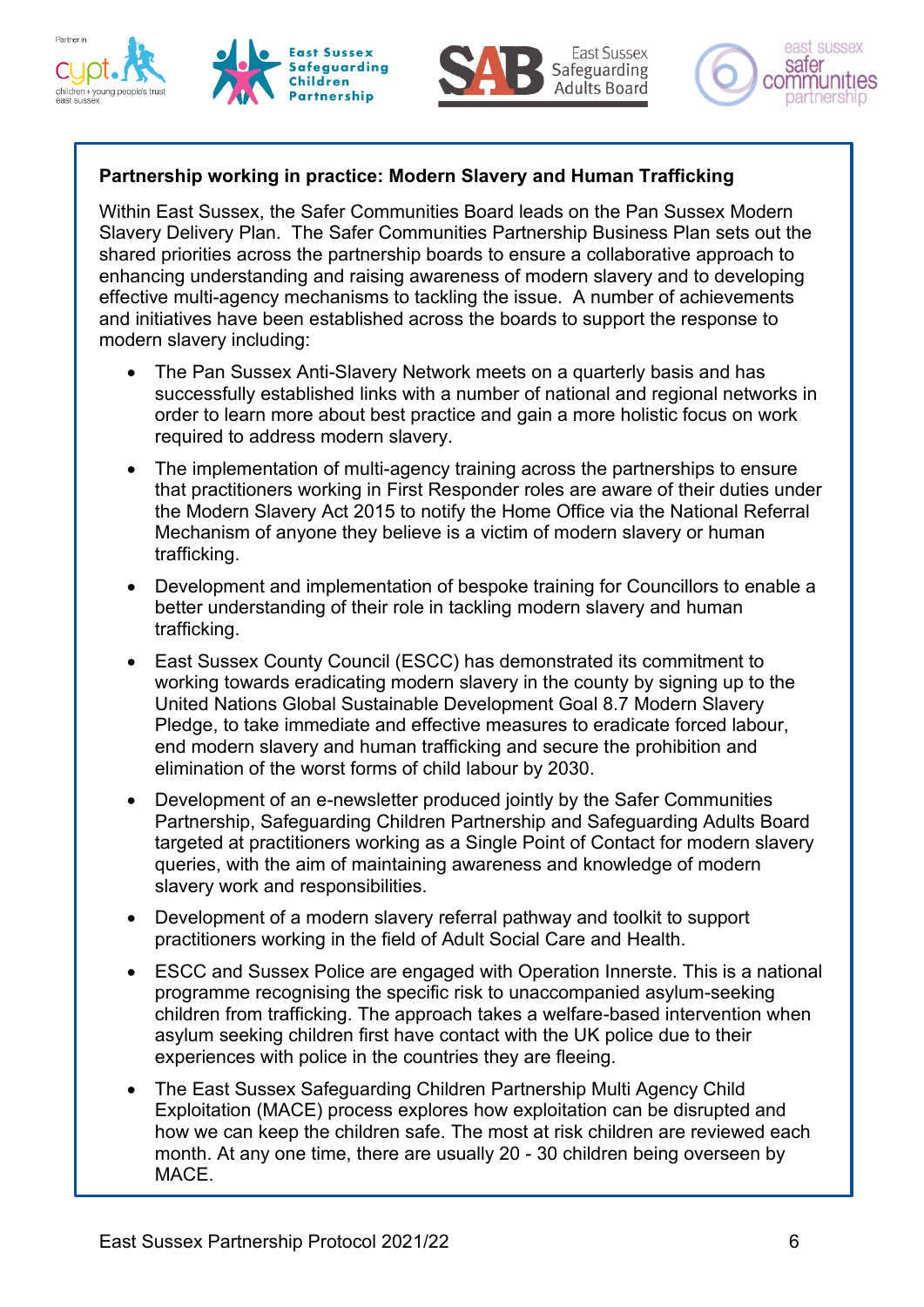







## **Partnership Working in Practice: Domestic Abuse**

The Domestic Violence and Sexual Abuse Management Oversight Group provides strategic and operational oversight of multi-agency responses in East Sussex to domestic violence and abuse (DVA), sexual violence (SV) and other forms of violence against woman and girls (VAWG). This group is accountable to the East Sussex Safer Communities Partnership and includes representation from the Safeguarding Children Partnership and Safeguarding Adults Board.

The overarching strategic outcome for the group is that local residents and communities are free from DVA, SV and VAWG by increasing survivor safety; holding perpetrators to account; decreasing social tolerance and acceptance; and increasing people's ability to have violence-free, safe and equal lives.

Areas of responsibility for the group include:

- Supporting planning for future service delivery by maintaining a picture of victim and perpetrator profiles in East Sussex.
- Identifying any emerging risks and issues and agree appropriate actions.
- Monitoring the performance, quality and effectiveness of the Multi-Agency Risk Assessment Conference (MARAC) process and develop, coordinate and monitor a MARAC action plan.

The group also supports the sharing of learning from DHRs, and relevant recommendations from CSPRs and SARs any other relevant review commissioned by a local organisation or partnership.

The partnership boards continue to jointly deliver multi-agency training in relation to domestic violence and abuse to support a whole family approach in understanding the impact of domestic abuse of children on adults.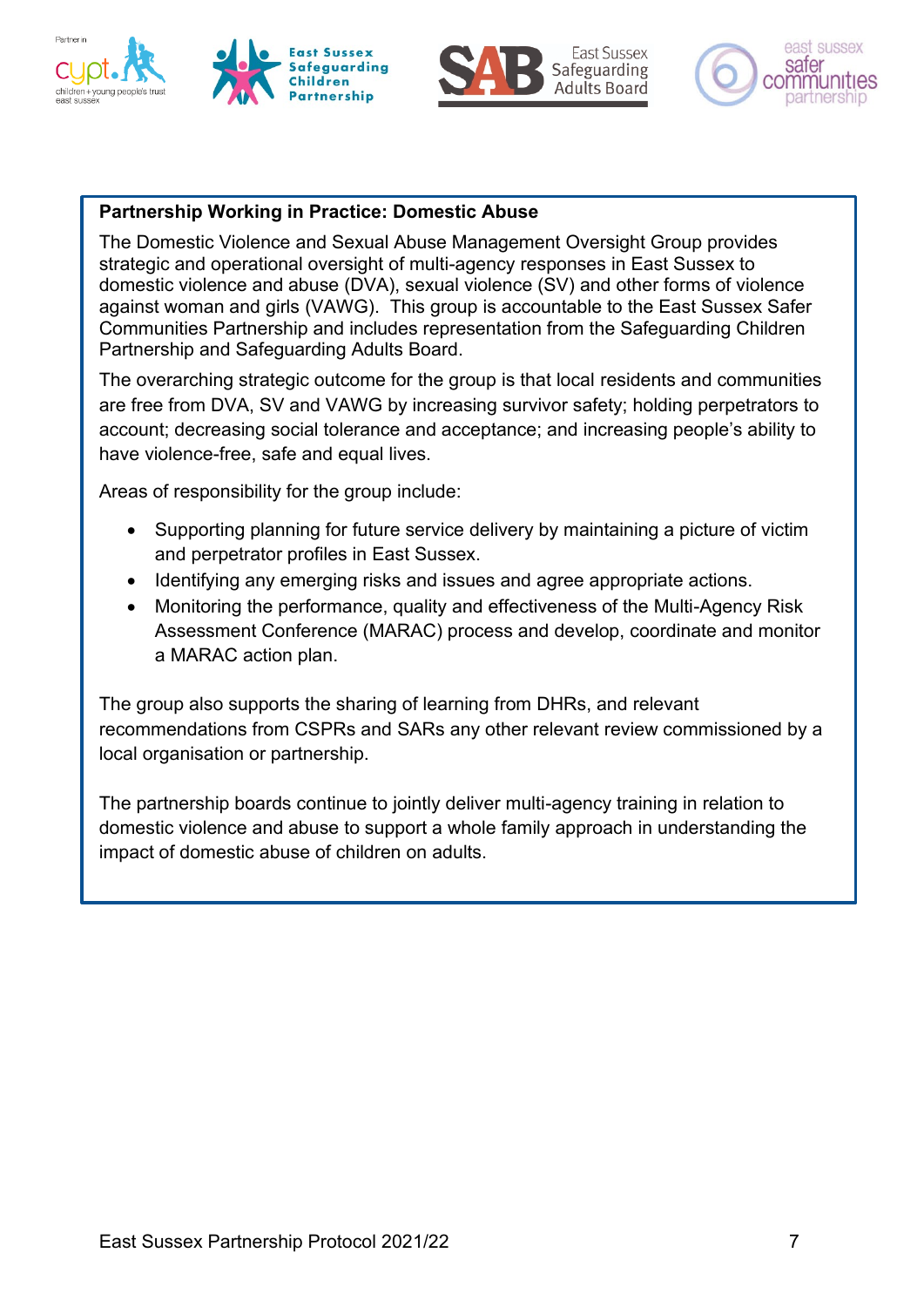







### **Appendix 1**

### **About the Boards and Partnerships**

The following section gives an overview of each board or partnership, its purpose and statutory responsibilities, interdependencies with the other boards or partnerships, and where to find further information.

## **[East Sussex Safeguarding Adults Board](http://www.eastsussexsab.org.uk/)**

### Board Purpose

The East Sussex Safeguarding Adults Board is a multi-agency statutory partnership, established by the Care Act 2014, which provides leadership and strategic oversight of adult safeguarding work across East Sussex.

The overarching purpose of the Safeguarding Adults Board is to help and safeguard adults with care and support needs from abuse, neglect and exploitation.

The shared vision of the East Sussex Safeguarding Adults Board is for all agencies to work together effectively to enable the citizens of East Sussex to live free from abuse and neglect, and to promote widely the message that safeguarding is everybody's business.

Members of the Safeguarding Adults Board work together to:

- Actively promote collaboration and commitment between organisations.
- Work together on prevention strategies.
- Listen to the voice of adults with care and support needs and carers to deliver positive outcomes.

### Statutory duties

Under the Care Act 2014, we are required to:

- Develop and publish and Strategic plan setting out how we will meet our objectives and how our partner agencies will contribute to this.
- Publish an annual report detailing how effective our work has been.

Arrange for SARs to be undertaken when the criteria are considered to have been met.

### Board Priorities

The current East Sussex Safeguarding Adults Board objectives and priorities are set out in the [Strategic Plan 2021 -](https://www.eastsussexsab.org.uk/documents/sab-strategic-plan-2021-2024/) 2024

Key priority areas are:

- 1. Embedding MCA in practice.
- 2. Safeguarding transitions for young people at risk.
- 3. Working with multiple complex needs.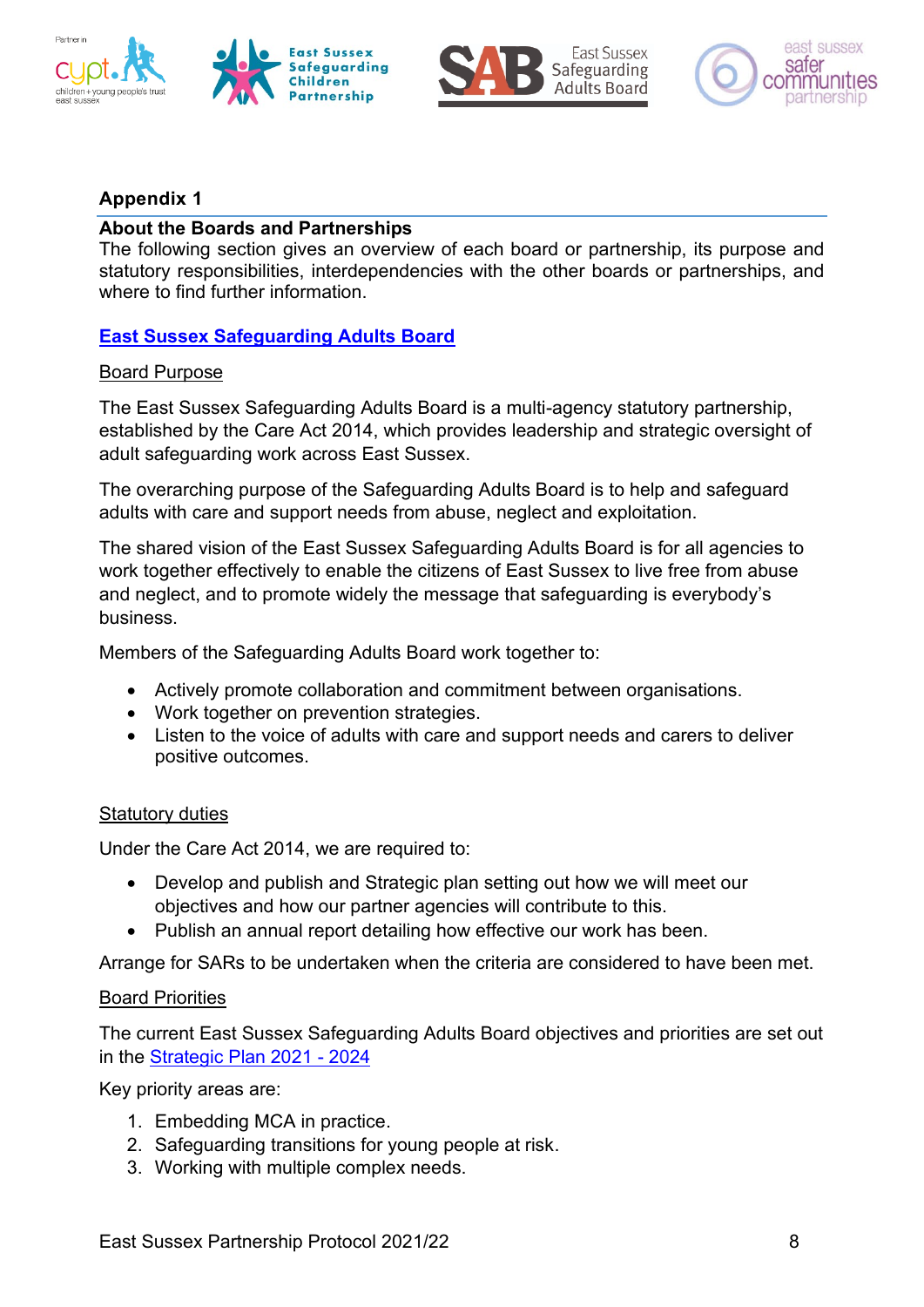







# **[East Sussex Safeguarding Children Partnership](http://www.esscp.org.uk/)**

### Board Purpose

The purpose of the East Sussex Safeguarding Children Partnership is to support and enable all professionals working with children and families in East Sussex to work together in a system where:

- Children are safeguarded and their welfare promoted.
- Partner organisations and agencies collaborate, share and co-own a vision for safeguarding children.
- There is early identification and analysis of new safeguarding issues.
- Learning is promoted and embedded in a way that local services for children and families can become more reflective and implement changes to practice.

Information is shared effectively to facilitate accurate and timely decision making for children and families.

#### Statutory Duties

Children Act 2004

- Sections 16E-K establish the roles and responsibilities of safeguarding partners. Section 16E defines 'safeguarding partners' as the local authority, a clinical commissioning group and the chief officer of police within the local authority area.
- Section 16F requires local safeguarding partners for a local authority area to make arrangements to identify serious child safeguarding cases which raise issues of importance in relation to the area.
- Section 16G requires safeguarding partners to publish their arrangements, and to ensure scrutiny of how effective the arrangements have been by an independent person.
- It also requires the safeguarding partners to prepare and publish, at least once in every 12-month period, a report on the work that they have done as a result of their arrangements, and how effective the arrangements have been in practice.

### Board Priorities

East Sussex Safeguarding Children Partnership Priorities for 2020-2023 are:

- 1. Education safeguarding.
- 2. Child exploitation.
- 3. Embedding a learning culture.
- 4. Safeguarding under 5s.

It is considered that the voice of the child and contextual safeguarding should be cross cutting over all the East Sussex Safeguarding Children Partnership priorities.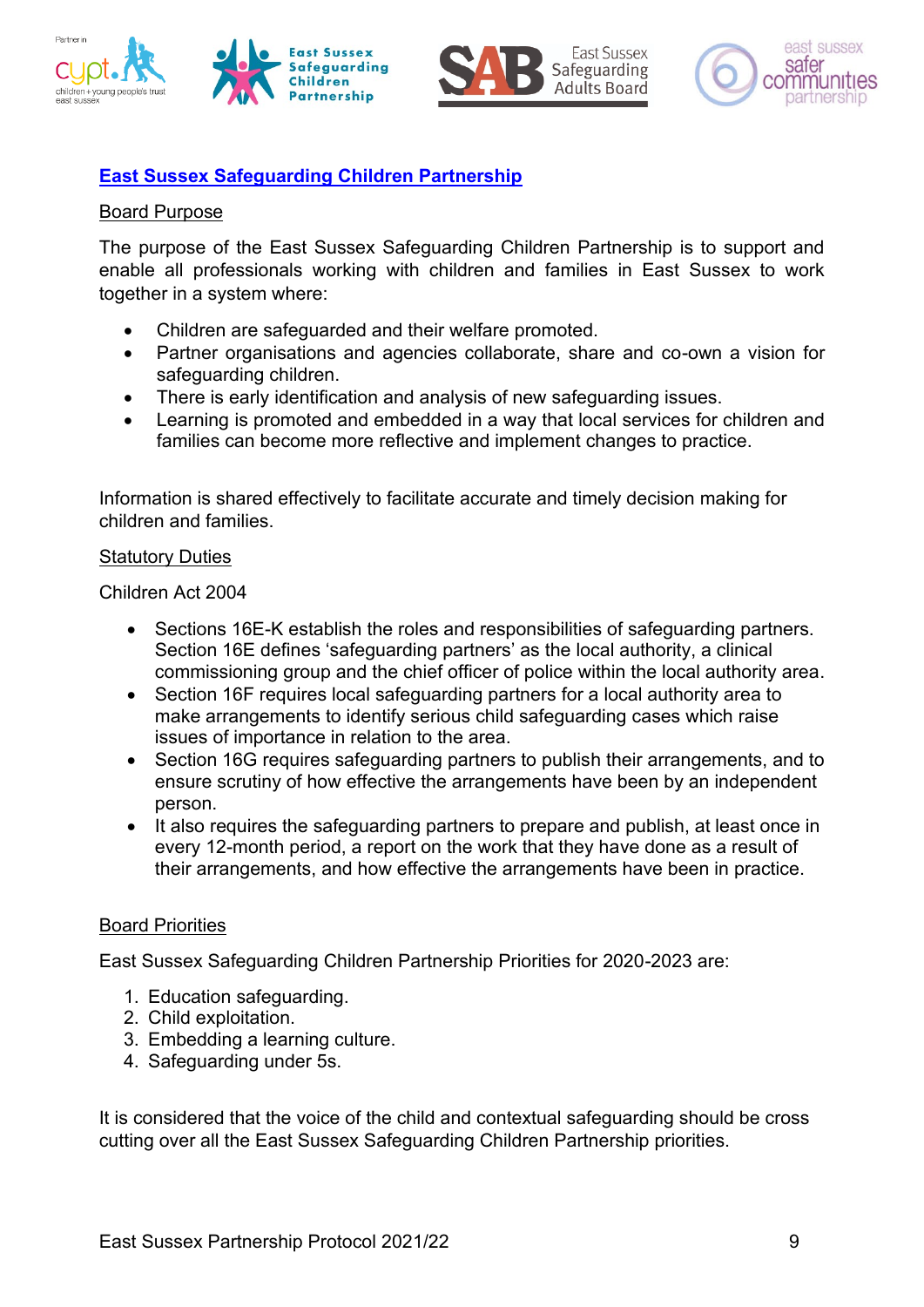







# **[East Sussex Safer Communities Partnership](http://www.safeineastsussex.org.uk/)**

### Board Purpose

The East Sussex Safer Communities Partnership is committed to reducing and preventing crime, the fear of crime, anti-social behaviour, re-offending, domestic abuse, combating the misuse of drugs, alcohol and other substances and ensuring services are delivered effectively on a local level.

The East Sussex Safer Communities Partnership is the statutory County Strategy Group which provides strategic leadership for addressing community safety matters across East Sussex.

The partnership is accountable to the East Sussex County Council Scrutiny Committee and through the Lead Member for Adult Social Care. Agencies with a responsibility for community safety as required by The Crime and Disorder Act 1998 to share information and work together to address crime and disorder. This includes publishing a plan for the reduction of crime and disorder in their area.

The East Sussex Safer Communities Partnership priorities are cross cutting and continue to be closely aligned with other plans that involve working with local communities and partners to keep East Sussex safe.

### Statutory Duties

The **Crime and Disorder Act 1998** gave specified authorities a duty to work together to develop crime and disorder audits and implement reduction strategies.

- Section 5 of the Act sets out that the specified authorities' joint responsibility for preventing and reducing crime and disorder in the area. They are 'responsible authorities' and have a duty to co-operate through a Community Safety Partnership. These partnerships have a statutory duty to reduce reoffending; tackle crime and disorder; anti-social behaviour; alcohol and substance misuse; and any other behaviour which has a negative effect on the local environment.
- The 'responsible authorities' have responsibility, under Section 6 of the Act, for formulating and implementing 'a strategy for the reduction of crime and disorder in the area'. 'Before formulating the Strategy, the responsible authorities shall carry out, taking due account of the knowledge and experience of persons in the area, a review of the levels and patterns of crime and disorder in the area and of the level and patterns of the misuse of drugs in the area.' This is known as the Strategic Assessment.
- Section 17 of the Act place a duty on the local authority to "Without prejudice to any other obligation imposed upon it, it shall be the duty of each authority … to exercise its various functions with due regard to the likely effect of the exercise of those functions on, and the need to do all that it reasonably can to prevent, crime and disorder in its area (including anti-social and other behaviour adversely affecting the local environment) and the misuse of drugs, alcohol and other substances in its area".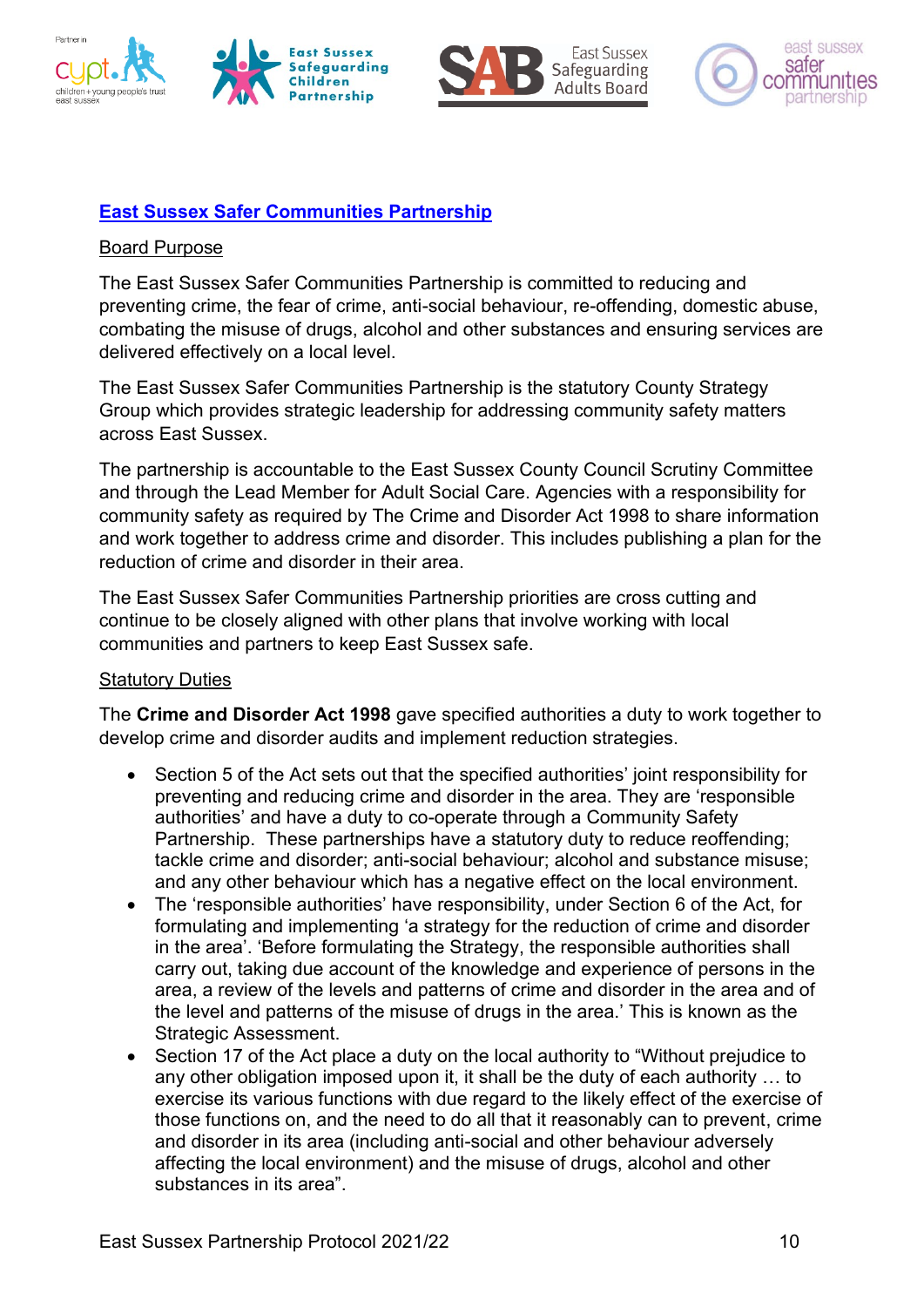







**DHRs** were established on a statutory basis under the Domestic Violence, Crime and Victims Act 2004. DHRs are commissioned by the East Sussex Safer Communities Board and paid for by contributions by core statutory partners: ESCC, NHS East Sussex Clinical Commissioning Group, National Probation Service, and the District and Borough Community Safety Partnerships, with ad hoc discretionary contributions from other community safety partners, such as East Sussex Fire and Rescue Service. The Multi-agency Statutory Guidance for the Conduct of DHRs was last refreshed in 2016. In line with the national Ending Violence Against Women and Girls (VAWG) strategy, currently being refreshed, the statutory guidance reinforces the position that domestic violence and abuse is 'everyone's business'. DHRs have a key role in this as their main purpose is to prevent domestic violence and homicide and improve service responses for victims by developing a coordinated multi-agency approach to ensure that abuse is identified and responded to effectively at the earliest opportunity. The guidance highlights the importance of taking a holistic approach when considering the facts presented during scrutiny of practice by agencies and professionals.

The **Counter Terrorism and Security Act 2015**, Section 26 places a duty on specified authorities, in the exercise of their functions, to have "due regard to the need to prevent people from being drawn into terrorism".

The **[Modern Slavery Act](http://www.legislation.gov.uk/ukpga/2015/30/contents/enacted) 2015** consolidated the current offences relating to trafficking and slavery and introduced a range of new measures around the prevention of modern slavery events and the support and protection of victims of modern slavery. Under the Act, specified authorities have a duty to notify the Home Office of any individual encountered in England and Wales who they believe is a suspected victim of slavery or human trafficking.

There is a pending **serious violence** duty on public bodies which will ensure relevant services work together to share data and knowledge in order to target interventions and reduce serious violence.

### Board Priorities

Priorities 2020 – 2023:

- Serious organised crime, including county lines, modern slavery and human trafficking, and fraud related harm.
- Serious violent crime, including knife crime.
- Domestic violence and abuse, rape and sexual violence and abuse, stalking and harassment and harmful practices.
- Drugs and alcohol related harm.

Work streams identified through other partnership processes:

- Preventing violent extremism.
- Reducing re-offending.